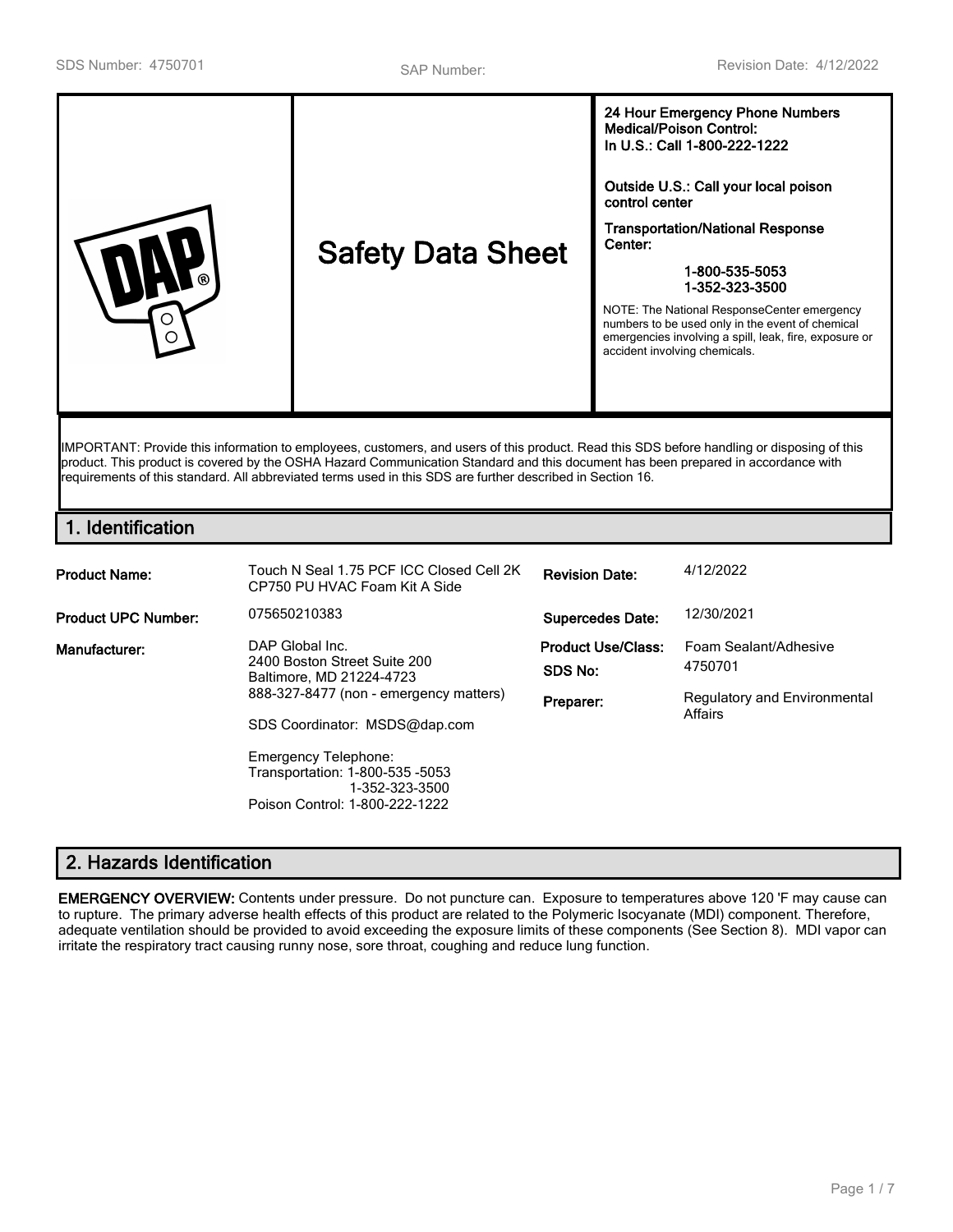#### **GHS Classification**

Acute Tox. 4 Inhalation, Carc. 2, Eye Irrit. 2, Gas under Pressure, Comp. Gas, Resp. Sens. 1, Skin Irrit. 2, Skin Sens. 1, STOT RE 2, STOT SE 3 NE, STOT SE 3 RTI

**Symbol(s) of Product**



**Signal Word** Danger

### **GHS HAZARD STATEMENTS**

| <b>Compressed Gas</b>                     | H <sub>280</sub>                                                                | Contains gas under pressure; may explode if heated.                                                                                 |  |
|-------------------------------------------|---------------------------------------------------------------------------------|-------------------------------------------------------------------------------------------------------------------------------------|--|
| Skin Irritation, category 2               | H315                                                                            | Causes skin irritation.                                                                                                             |  |
| Skin Sensitizer, category 1               | H317                                                                            | May cause an allergic skin reaction.                                                                                                |  |
| Eye Irritation, category 2                | H319                                                                            | Causes serious eye irritation.                                                                                                      |  |
| Acute Toxicity, Inhalation, category 4    | H332                                                                            | Harmful if inhaled.                                                                                                                 |  |
| Respiratory Sensitizer, category 1        | H334                                                                            | May cause allergy or asthma symptoms or breathing difficulties if inhaled.                                                          |  |
| STOT, single exposure, category 3, RTI    | H335                                                                            | May cause respiratory irritation.                                                                                                   |  |
| STOT, single exposure, category 3, NE     | H336                                                                            | May cause drowsiness or dizziness.                                                                                                  |  |
| Carcinogenicity, category 2               | H351                                                                            | Suspected of causing cancer.                                                                                                        |  |
| STOT, repeated exposure, category 2       | H373                                                                            | May cause damage to organs through prolonged or repeated exposure.                                                                  |  |
| <b>GHS LABEL PRECAUTIONARY STATEMENTS</b> |                                                                                 |                                                                                                                                     |  |
| P201                                      |                                                                                 | Obtain special instructions before use.                                                                                             |  |
| P260                                      |                                                                                 | Do not breathe dust/fume/gas/mist/vapours/spray.                                                                                    |  |
| P264                                      |                                                                                 | Wash thoroughly after handling.                                                                                                     |  |
| P271                                      |                                                                                 | Use only outdoors or in a well-ventilated area.                                                                                     |  |
| P272                                      |                                                                                 | Contaminated work clothing should not be allowed out of the workplace.                                                              |  |
| P280                                      | Wear protective gloves/protective clothing/eye protection/face protection.      |                                                                                                                                     |  |
| P281                                      | Use personal protective equipment as required.                                  |                                                                                                                                     |  |
| P284                                      | [In case of inadequate ventilation] wear respiratory protection.                |                                                                                                                                     |  |
| P302+P352                                 | IF ON SKIN: Wash with plenty of soap and water.                                 |                                                                                                                                     |  |
| P304+P340                                 |                                                                                 | IF INHALED: Remove person to fresh air and keep comfortable for breathing.                                                          |  |
| P305+P351+P338                            |                                                                                 | IF IN EYES: Rinse cautiously with water for several minutes. Remove contact lenses, if<br>present and easy to do. Continue rinsing. |  |
| P308+P313                                 |                                                                                 | IF exposed or concerned: Get medical advice/attention.                                                                              |  |
| P312                                      |                                                                                 | Call a POISON CENTER or doctor/physician if you feel unwell.                                                                        |  |
| P321                                      |                                                                                 | Specific treatment (see  on this label).                                                                                            |  |
| P332+P313                                 |                                                                                 | If skin irritation occurs: Get medical advice/attention.                                                                            |  |
| P333+P313                                 |                                                                                 | If skin irritation or rash occurs: Get medical advice/attention.                                                                    |  |
| P337+P313                                 |                                                                                 | If eye irritation persists: Get medical advice/attention.                                                                           |  |
| P342+P311                                 | If experiencing respiratory symptoms: Call a POISON CENTER or doctor/physician. |                                                                                                                                     |  |
| P362                                      |                                                                                 | Take off contaminated clothing.                                                                                                     |  |
| P403+P233                                 |                                                                                 | Store in a well-ventilated place. Keep container tightly closed.                                                                    |  |
| P405                                      | Store locked up.                                                                |                                                                                                                                     |  |
| P410+P403                                 |                                                                                 | Protect from sunlight. Store in a well-ventilated place.                                                                            |  |
| P501                                      | Dispose of contents/container.                                                  |                                                                                                                                     |  |
| OUR CDC PREOLUTIONADY CTATELIENTS         |                                                                                 |                                                                                                                                     |  |

# **GHS SDS PRECAUTIONARY STATEMENTS**

| Wash contaminated clothing before reuse. |
|------------------------------------------|
|                                          |

# **3. Composition/Information on Ingredients**

| <b>Chemical Name</b>                       | CAS-No.   | Wt. % GHS Symbols | <b>GHS Statements</b>                |
|--------------------------------------------|-----------|-------------------|--------------------------------------|
| Polymeric diphenylmethane diisocyanate     | 9016-87-9 | 30-60 GHS07       | H332                                 |
| 4.4'-Methylene diphenyl diisocyanate (MDI) | 101-68-8  | 10-30 GHS07-GHS08 | H315-317-319-332-334-335-351<br>-373 |
| 1,1,1,2-Tetrafluoroethane (HFC-134A)       | 811-97-2  | 10-30 GHS07       | H336                                 |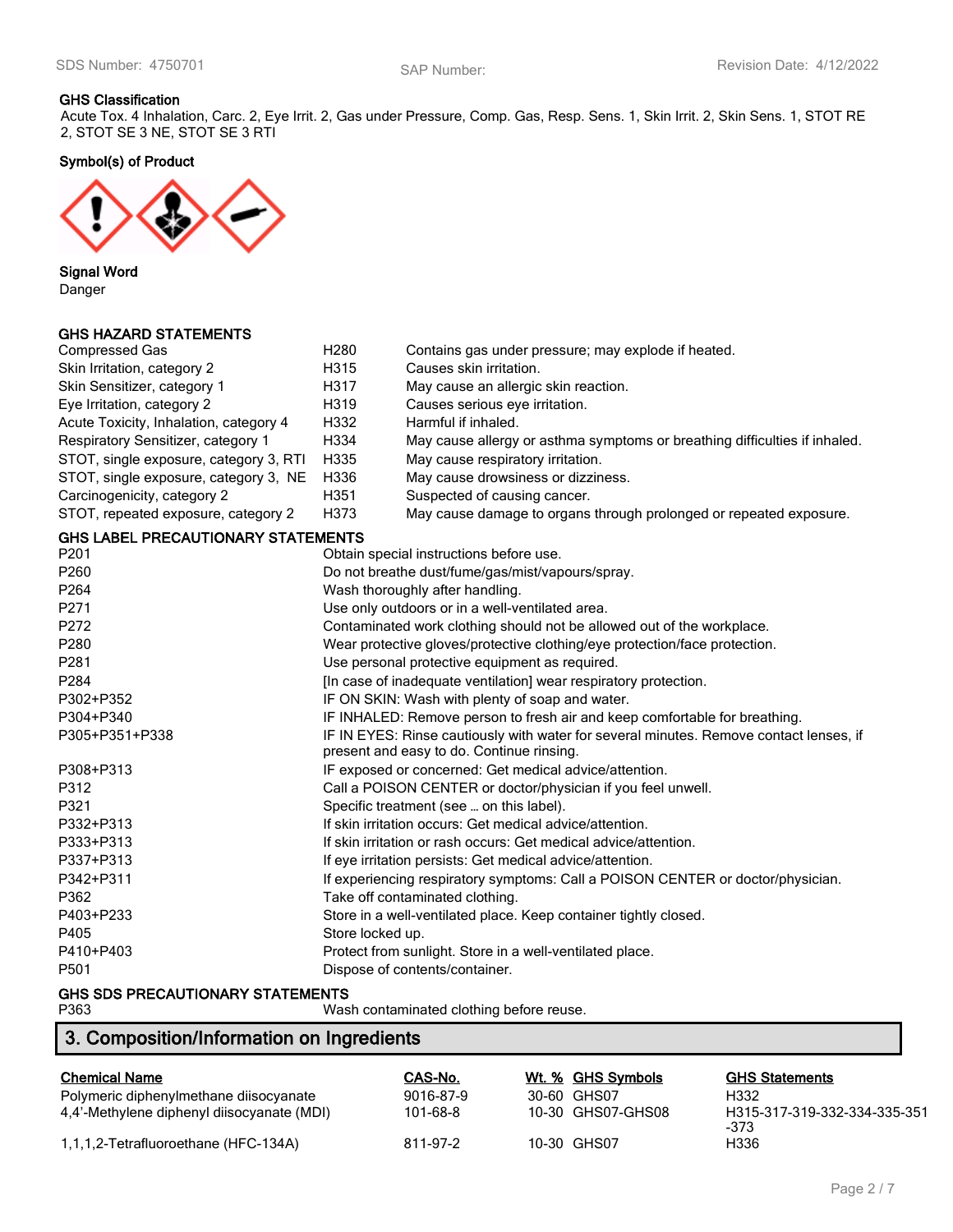The text for GHS Hazard Statements shown above (if any) is given in the "Other information" Section.

# **4. First-aid Measures**

**FIRST AID - INHALATION:** If you experience difficulty in breathing, leave the area to obtain fresh air. If continued difficulty is experienced, get medical attention immediately.

**FIRST AID - SKIN CONTACT:** Wash skin with soap and water for 15 minutes. Get medical aid if symptoms persist. Use a rag to remove excess foam from skin and remove contaminated clothing. Use of a solvent, such as acetone (nail polish remover) or mineral spirits, may help in removing uncured foam residue from clothing or other surfaces (avoid eye contact). Cured foam may be physically removed by persistent washing with soap and water. If irritation develops, use mild skin cream. If irritation persists, obtain medical attention.

**FIRST AID - EYE CONTACT:** In case of contact, immediately flush eyes with large quantities of water for at least 15 minutes until irritation subsides. Get medical attention immediately.

**FIRST AID - INGESTION:** If swallowed, DO NOT INDUCE VOMITING. Get medical attention immediately.

# **5. Fire-fighting Measures**

**UNUSUAL FIRE AND EXPLOSION HAZARDS:** Closed containers may burst if exposed to extreme heat or fire. Containers may explode if exposed to extreme heat.

**SPECIAL FIREFIGHTING PROCEDURES:** Wear self-contained breathing apparatus pressure-demand (NIOSH approved or equivalent) and full protective gear. Use water spray to cool exposed surfaces.

**EXTINGUISHING MEDIA:** Alcohol Foam, Carbon Dioxide, Dry Chemical, Water Spray or Fog, Water

### **6. Accidental Release Measures**

#### **ENVIRONMENTAL MEASURES:** No Information

**STEPS TO BE TAKEN IF MATERIAL IS RELEASED OR SPILLED:** Contain spilled material and remove with inert absorbent. Dispose of contaminated absorbent, container and unused contents in accordance with local, state and federal regulations. Use personal protective equipment as necessary. Read all product instructions before using. Personal protective equipment should include impervious gloves, protective eye wear, and suitable work clothes. Scrape up dried material and place into containers. Uncured product is very sticky, so carefully remove the bulk of the foam by scraping it up and then immediately remove residue with a rag and solvent such as polyurethane cleaner, mineral spirits, acetone (nail polish remover), paint thinner, etc. Once the product has cured, it can only be removed physically by scraping, buffing, etc. Dispose as plastic waste (foam plastic) in accordance with all applicable guidelines and regulations.

# **7. Handling and Storage**

**HANDLING:** KEEP OUT OF REACH OF CHILDREN!DO NOT TAKE INTERNALLY. Make sure nozzle is directed away from yourself prior to discharge. Keep away from open flames, hot surfaces and sources of ignition. Wear appropriate personal protection. Avoid breathing vapor and contact with eyes, skin and clothing. Use only with adequate ventilation. Ensure fresh air entry during application and drying. Wash thoroughly after handling. Contains isocyanates. See information supplied by the manufacturer. Persons allergic to isocyanates, and particularly those suffering from asthma or other respiratory conditions, should not work with isocyanates.

**STORAGE:** Store away from sources of ignition and heat. Protect material from direct sunlight. Keep containers tightly closed in a dry, cool and well-ventilated place. Do not store at temperatures above 120 °F (49 °C). Store containers away from excessive heat and freezing. Store away from caustics and oxidizers.

# **8. Exposure Controls/Personal Protection**

| Ingredients with Occupational Exposure Limits                                                |                                                            |                       |                     |                                                |  |
|----------------------------------------------------------------------------------------------|------------------------------------------------------------|-----------------------|---------------------|------------------------------------------------|--|
| <b>Chemical Name</b>                                                                         | <b>ACGIH TLV-TWA</b>                                       | <b>ACGIH-TLV STEL</b> | <b>OSHA PEL-TWA</b> | <b>OSHA PEL-CEILING</b>                        |  |
| Polymeric diphenylmethane diisocyanate N.E.<br>4,4'-Methylene diphenyl diisocyanate<br>(MDI) | $0.005$ ppm TWA<br>Methylene bisphenyl<br>isocyanate (MDI) | N.E.<br>N.E.          | N.E.<br>N.E.        | N.E.<br>0.02 ppm Ceiling, 0.2<br>mg/m3 Ceiling |  |
| 1,1,1,2-Tetrafluoroethane (HFC-134A)                                                         | N.E.                                                       | N.E.                  | N.E.                | N.E.                                           |  |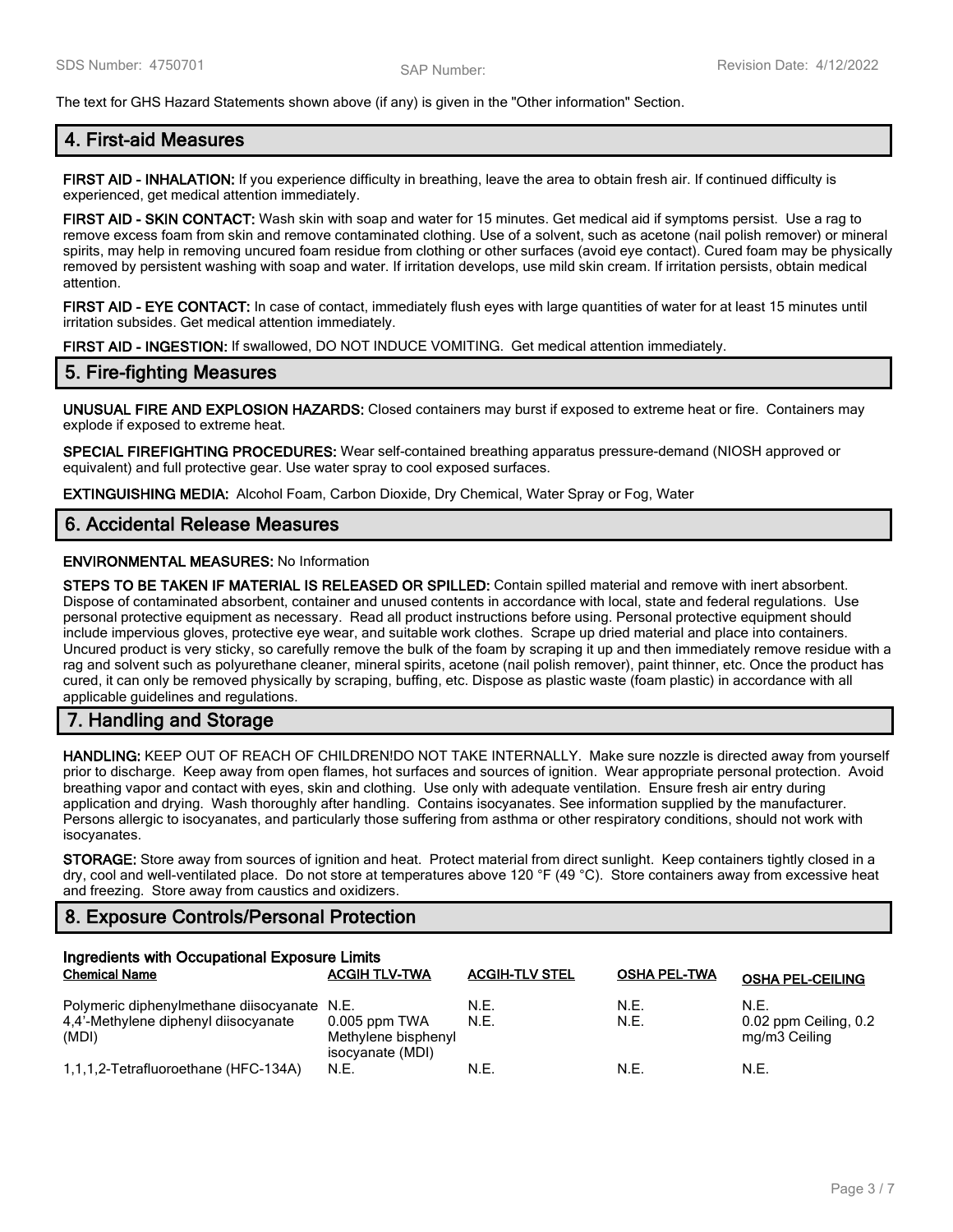**Further Advice: MEL = Maximum Exposure Limit OES = Occupational Exposure Standard SUP = Supplier's Recommendation Sk = Skin Sensitizer N.E. = Not Established**

#### **Personal Protection**



**RESPIRATORY PROTECTION:** No personal respiratory protective equipment normally required. If concentrations exceed the exposure limits specified, use of a NIOSH-approved supplied air respirator is recommended. Where the protection factor is exceeded, use of a Self Contained Breathing Apparatus (SCBA) may be necessary. A respiratory protection program that meets the OSHA 1910.134 and ANSI Z88.2 requirements must be followed whenever workplace conditions warrant a respirator's use.



**SKIN PROTECTION:** Wear nitrile, neoprene, or natural rubber gloves.



**EYE PROTECTION:** Goggles or safety glasses with side shields.



**OTHER PROTECTIVE EQUIPMENT:** Provide eyewash and solvent impervious apron if body contact may occur.



**HYGIENIC PRACTICES:** Wash hands before breaks and at the end of workday. Remove and wash contaminated clothing before re-use.

# **9. Physical and Chemical Properties**

| Appearance:                    | Cream                       | <b>Physical State:</b>             | Foam                  |
|--------------------------------|-----------------------------|------------------------------------|-----------------------|
| Odor:                          | <b>Slight Solvent</b>       | <b>Odor Threshold:</b>             | Not Establishe        |
| Density, g/cm3:                | $1.23 - 1.23$               | pH:                                | Not Applicable        |
| Freeze Point, °C:              | <b>Not Established</b>      | Viscosity (mPa.s):                 | Not Aplicable         |
| <b>Solubility in Water:</b>    | Not Established             | Partition Coeff., n-octanol/water: | <b>Not Establishe</b> |
| Decomposition Temperature, °C: | <b>Not Established</b>      | <b>Explosive Limits, %:</b>        | $N.E. - N.E.$         |
| Boiling Range, °C:             | N.A. - N.A.                 | Auto-Ignition Temperature, °C      | <b>Not Establishe</b> |
| Minimum Flash Point, °C:       | N.A.                        | Vapor Pressure, mmHg:              | Not Establishe        |
| <b>Evaporation Rate:</b>       | Faster Than n-Butyl Acetate | Flash Method:                      | Not Applicable        |
| <b>Vapor Density:</b>          | Heavier Than Air            | <b>Flammability, NFPA:</b>         | Non-Flammabl          |
| <b>Combustible Dust:</b>       | Does not support combustion |                                    |                       |

(See "Other information" Section for abbreviation legend) (If product is an aerosol, the flash point stated above is that of the propellant.)

# **10. Stability and Reactivity**

**STABILITY:** Stable under recommended storage conditions.

**CONDITIONS TO AVOID:** Excessive heat and freezing.

**INCOMPATIBILITY:** Incompatible with strong bases and oxidizing agents.

**HAZARDOUS DECOMPOSITION PRODUCTS:** Normal decomposition products, i.e., COx, NOx.

### **11. Toxicological Information**

**EFFECT OF OVEREXPOSURE - INHALATION:** Vapors may be irritating to eyes, nose, throat, and lungs. Inhalation of high concentrations may cause headache, nausea, and dizziness.

**EFFECT OF OVEREXPOSURE - SKIN CONTACT:** May cause sensitization by skin contact. May cause localized irritation,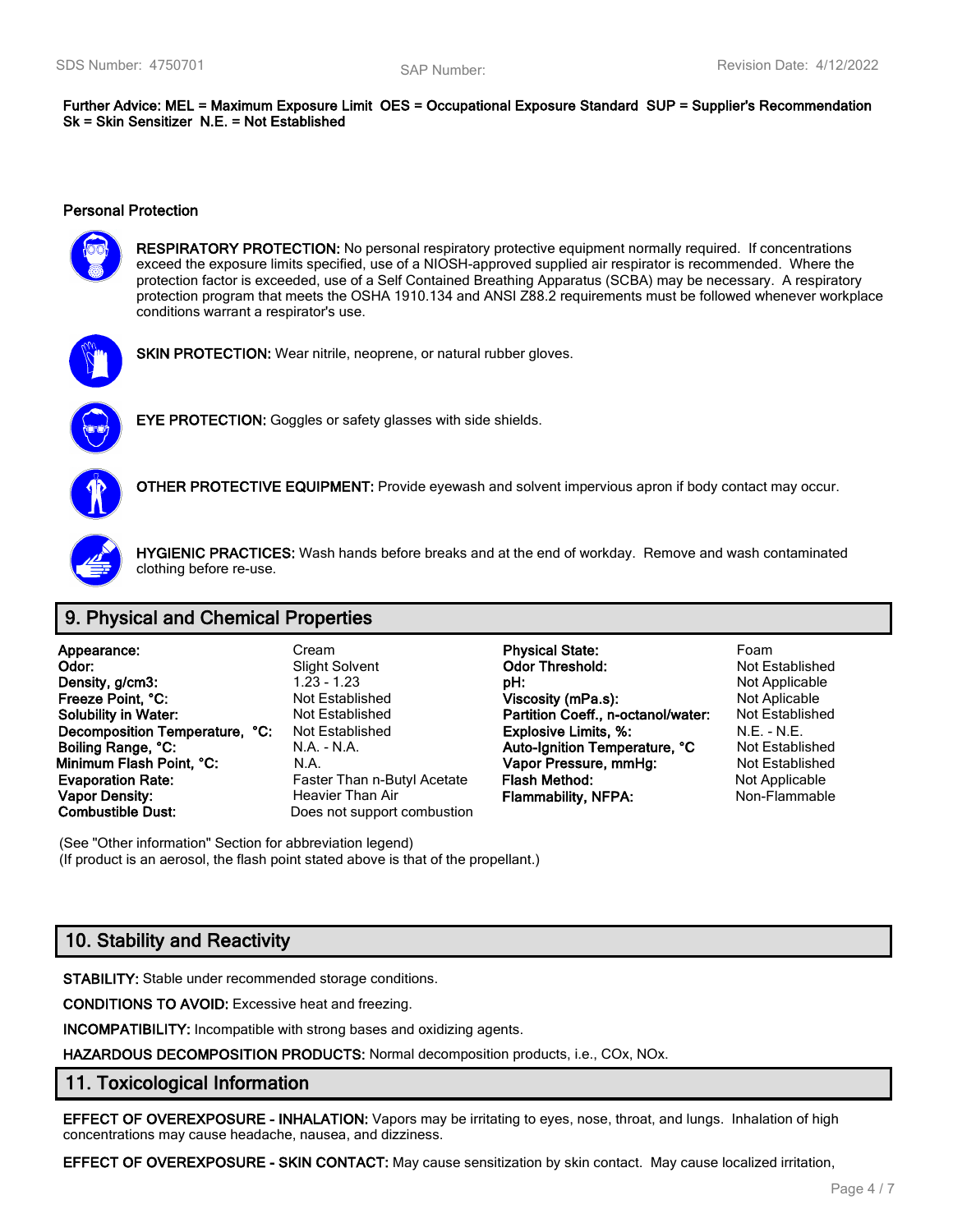reddening or swelling. Prolonged or repeated exposure may lead to sensitization and/or contact dermatitis. This product has strong adhesive-like characteristics and will adhere aggressively to skin and other surfaces. If accidental contact occurs, follow the appropriate first-aid procedure described in Section 4 of this SDS.

**EFFECT OF OVEREXPOSURE - EYE CONTACT:** Direct eye contact may cause irritation. Mist and vapors may cause eye irritation. Foam contact can cause physical damage due to adhesive character.

**EFFECT OF OVEREXPOSURE - INGESTION:** Ingestion may cause gastrointestinal irritation, nausea, vomiting and diarrhea.

**CARCINOGENICITY:** Limited evidence in experimental animals.

**EFFECT OF OVEREXPOSURE - CHRONIC HAZARDS:** Repeated or prolonged exposure may cause respiratory system damage. Repeated contact may cause allergic reactions in very susceptible persons.

**PRIMARY ROUTE(S) OF ENTRY:** Skin Contact, Inhalation, Eye Contact

#### **Acute Toxicity Values**

#### **The acute effects of this product have not been tested. Data on individual components are tabulated below**

| CAS-No.<br>9016-87-9 | <b>Chemical Name</b><br>Polymeric diphenylmethane diisocyanate | Oral LD50<br>49000 mg/kg Rat | Dermal LD50<br>>9400 mg/kg Rabbit | <u>Vapor LC50</u><br>N.I. |
|----------------------|----------------------------------------------------------------|------------------------------|-----------------------------------|---------------------------|
| $101 - 68 - 8$       | 4,4'-Methylene diphenyl diisocyanate (MDI)                     | 31600 mg/kg Rat              | 9400 mg/kg Rabbit                 | N.I.                      |
| 811-97-2             | 1,1,1,2-Tetrafluoroethane (HFC-134A)                           | N.I.                         | - N.I.                            | N.I.                      |

N.I. = No Information

# **12. Ecological Information**

**ECOLOGICAL INFORMATION:** No Information

### **13. Disposal Information**

**DISPOSAL INFORMATION:** Contents under pressure. Dispose of material in accordance with all federal, state and local regulations. State and Local regulations/restrictions are complex and may differ from Federal regulations. Responsibility for proper waste disposal is with the owner of the waste. Liquids cannot be disposed of in a landfill. Before disposing of containers, relieve container of any remaining product and pressure. Empty cylinders, once relieved of all pressure, can be disposed of as non-hazardous waste.

**STEPS TO BE TAKEN IF MATERIAL IS RELEASED OR SPILLED:** Contain spilled material and remove with inert absorbent. Dispose of contaminated absorbent, container and unused contents in accordance with local, state and federal regulations. Use personal protective equipment as necessary. Read all product instructions before using. Personal protective equipment should include impervious gloves, protective eye wear, and suitable work clothes. Scrape up dried material and place into containers. Uncured product is very sticky, so carefully remove the bulk of the foam by scraping it up and then immediately remove residue with a rag and solvent such as polyurethane cleaner, mineral spirits, acetone (nail polish remover), paint thinner, etc. Once the product has cured, it can only be removed physically by scraping, buffing, etc. Dispose as plastic waste (foam plastic) in accordance with all applicable guidelines and regulations.

# **14. Transport Information**

**DOT UN/NA Number:** UN3500 **DOT Proper Shipping Name:** Chemical under pressure, n.o.s.<br>**DOT Technical Name:** (Fluorinated hydrocarbon, Nitrog **DOT Hazard Class:** 2.2 Non-flamm compressed gas **Hazard SubClass:** N.A. **Packing Group:** N.A.

(Fluorinated hydrocarbon, Nitrogen)

# **15. Regulatory Information**

# **U.S. Federal Regulations:**

### **CERCLA - SARA Hazard Category**

This product has been reviewed according to the EPA 'Hazard Categories' promulgated under Sections 311 and 312 of the Superfund Amendment and Reauthorization Act of 1986 (SARA Title III) and is considered, under applicable definitions, to meet the following categories: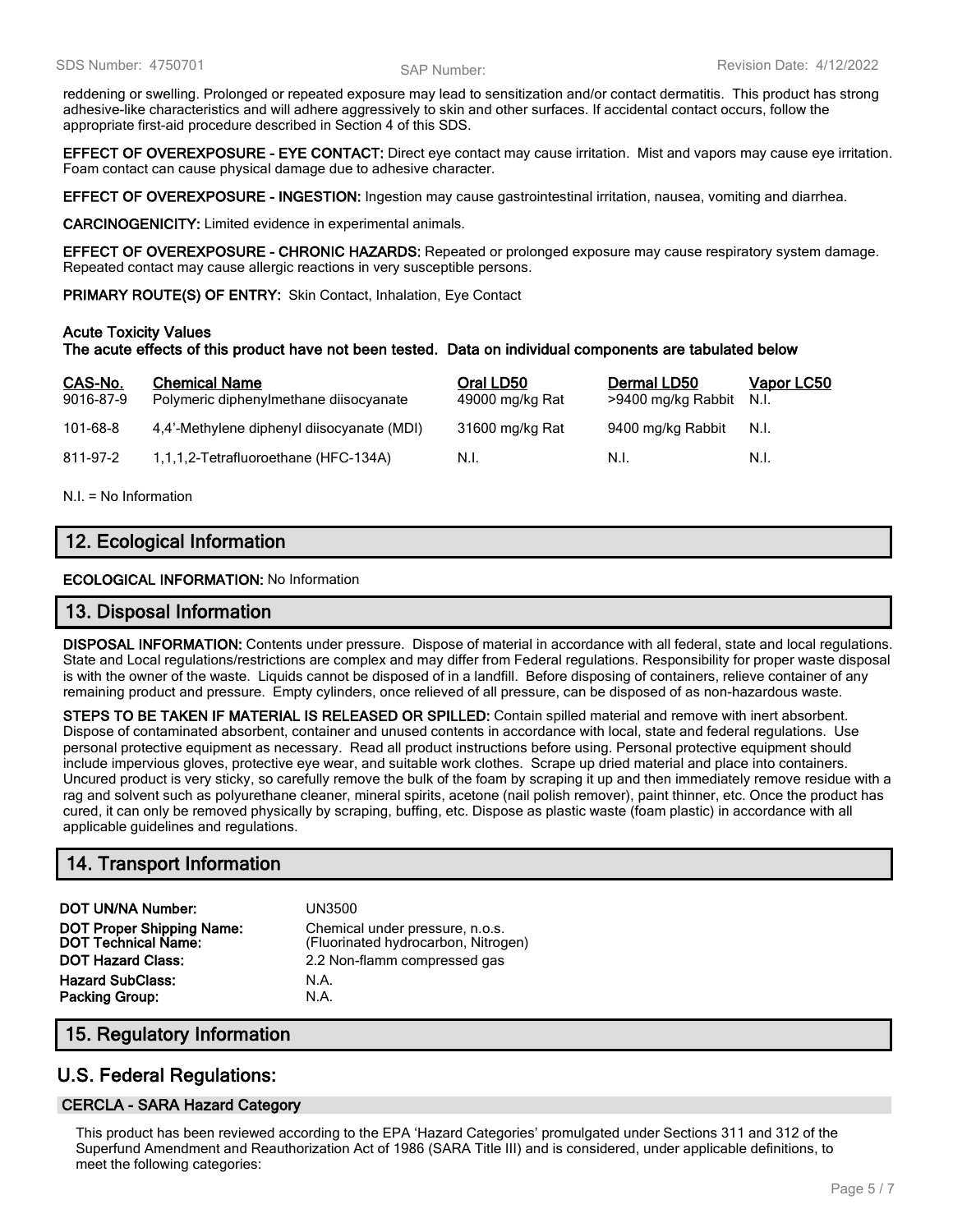Gas under pressure, Carcinogenicity, Acute Toxicity (any route of exposure), Skin Corrosion or Irritation, Respiratory or Skin Sensitization, Serious eye damage or eye irritation, Specific target organ toxicity (single or repeated exposure)

### **SARA SECTION 313:**

This product contains the following substances subject to the reporting requirements of Section 313 of Title III of the Superfund Amendment and Reauthorization Act of 1986 and 40 CFR part 372:

# **Chemical Name CAS-No.**

| ------------------                         | --------  |
|--------------------------------------------|-----------|
| Polymeric diphenylmethane diisocyanate     | 9016-87-9 |
| 4,4'-Methylene diphenyl diisocyanate (MDI) | 101-68-8  |

### **TOXIC SUBSTANCES CONTROL ACT:**

All ingredients in this product are either on TSCA inventory list, or otherwise exempt. This product contains the following chemical substances subject to the reporting requirements of TSCA 12(B) if exported from the United States:

No TSCA 12(b) components exist in this product.

| <b>Revision Date:</b>                          | 4/11/2022            |                                                                                                                                | <b>Supersedes Date:</b><br>12/30/2021        |  |
|------------------------------------------------|----------------------|--------------------------------------------------------------------------------------------------------------------------------|----------------------------------------------|--|
| <b>Reason for revision:</b>                    |                      | Substance Hazard Threshold % Changed<br>Substance and/or Product Properties Changed in Section(s):<br>01 - Product Information |                                              |  |
| Datasheet produced by:<br><b>HMIS Ratings:</b> |                      | <b>Regulatory Department</b>                                                                                                   |                                              |  |
| Health:                                        | <b>Flammability:</b> | <b>Reactivity:</b>                                                                                                             | <b>Personal Protection:</b>                  |  |
| $2^*$                                          |                      | 0                                                                                                                              | X                                            |  |
|                                                |                      |                                                                                                                                | VOC Less Water Less Exempt Solvent, g/L: 0.3 |  |
|                                                |                      |                                                                                                                                | VOC Material, g/L: 0                         |  |
|                                                |                      | VOC as Defined by California Consumer Product Regulation, Wt/Wt%: 0.00                                                         |                                              |  |
|                                                |                      |                                                                                                                                | VOC Actual, Wt/Wt%: 0.0                      |  |

#### **Text for GHS Hazard Statements shown in Section 3 describing each ingredient:**

| H315 | Causes skin irritation.                                                    |
|------|----------------------------------------------------------------------------|
| H317 | May cause an allergic skin reaction.                                       |
| H319 | Causes serious eye irritation.                                             |
| H332 | Harmful if inhaled.                                                        |
| H334 | May cause allergy or asthma symptoms or breathing difficulties if inhaled. |
| H335 | May cause respiratory irritation.                                          |
| H336 | May cause drowsiness or dizziness.                                         |
| H351 | Suspected of causing cancer.                                               |
| H373 | May cause damage to organs through prolonged or repeated exposure.         |

#### **Icons for GHS Pictograms shown in Section 3 describing each ingredient:**